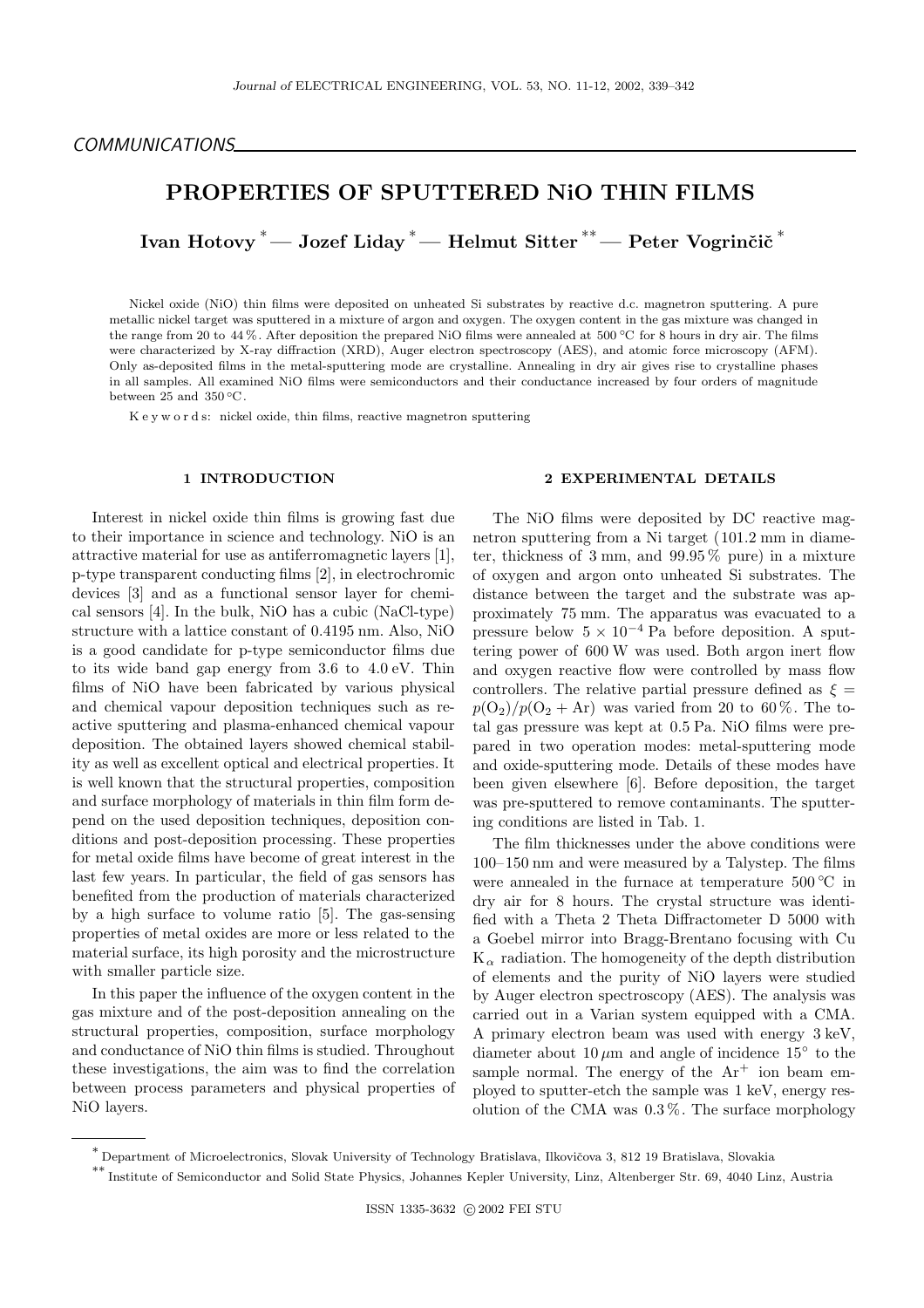

Fig. 1. XRD patterns of as-deposited NiO films prepared in the metal-sputtering mode (M1 and M2) and the oxide-sputtering mode (O1, O2).

was observed by atomic force microscopy (AFM) using a Topometrix Discover TM 2000 under normal air conditions in contact mode. In our case a  $70 \,\mu \text{m}$  x, y, z linear scanner with a minimal  $z$ -resolution of 0.2 nm was used. For electrical measurements the films were deposited on an alumina substrate containing previously deposited and annealed interdigitated Pt electrodes.

# 3 RESULTS AND DISCUSSION

Figure 1 presents the XRD diffraction patterns of the samples that were prepared at different oxygen contents in the working gas. The three diffracting peaks in Fig. 1 for nickel oxide films are at  $2\theta = 36.76, 42.91$  and  $61.19^{\circ}$ , respectively. From XRD spectra of as- deposited NiO films it was found that the NiO films prepared had both amorphous and polycrystalline structures. In the diffraction pattern from as-deposited samples in the oxide- sputtering mode (O1, O2) no diffraction peaks were observed. These films are X-ray amorphous. On the other hand, the diffraction patterns from samples M1, M2 prepared in the metal-sputtering mode show the presence of diffraction peaks from the (111), (200) and (220) lattice planes of the NiO lattice. Peak positions are present at angles smaller by around  $0.7-1.2$ , which means a bigger distance between the lattice planes than expected in theory. We suggest that the observed amorphous structure in the oxide-sputtering mode and the polycrystalline structure in the metal-sputtering mode are connected with the NiO deposition conditions. As we can see in Tab. 1, the metalsputtering mode is characterized by high target voltages  $(329 \text{ and } 366 \text{ V})$ , while low target voltages  $(299-309 \text{ V})$ correspond to the oxide-sputtering mode. However, different results have also been reported. Wang et al [2] prepared NiO nano-size thin films with (200) preferred orientation on Si (111) substrates by a pulsed ultrasonic spray pyrolysis method. Y.M. Lu et al [3] observed that NiO films deposited by r.f. reactive magnetron sputtering had weak and broadened (111) diffraction peaks, which implies poor crystallinity. These different results indicate



Fig. 2. XRD patterns of NiO films prepared in the metal-sputtering mode (M1, M2) and the oxide-sputtering mode (O1, O2) and annealed at 500 ℃ for 8 hours in dry air.

that the NiO film structure depends on the oxygen content as well as on the deposition method.

The effect of annealing on the structure of films is as follows. Figure 2 shows the diffraction intensities measured after annealing at  $500 \, \text{°C}$ . The samples prepared in metal-sputtering mode became fully polycrystalline but the structure of the samples formed in oxide-sputtering mode changed from amorphous to polycrystalline (fcc NiO phase). It was found that the samples prepared in metal-sputtering mode have a strong (200) diffraction peak that indicates a preferred orientation along [100] direction and its intensity increased. On the other hand, samples prepared in oxide-sputtering mode show a strong (111) diffraction peak and its intensity also increased.



Fig. 3. AES depth profiles for NiO film (M1) prepared in the metalsputtering mode as deposited.

A typical depth distribution of elements in NiO layers represented by sample M1 prepared in the metalsputtering mode as-deposited is shown in Fig. 3. One can see a relatively homogeneous depth distribution of the main constituents, Ni and O. Similar homogeneity of elemental depth distribution was characteristic for all asdeposited NiO films prepared in both modes. Besides the main constituents, NiO layers revealed impurities, namely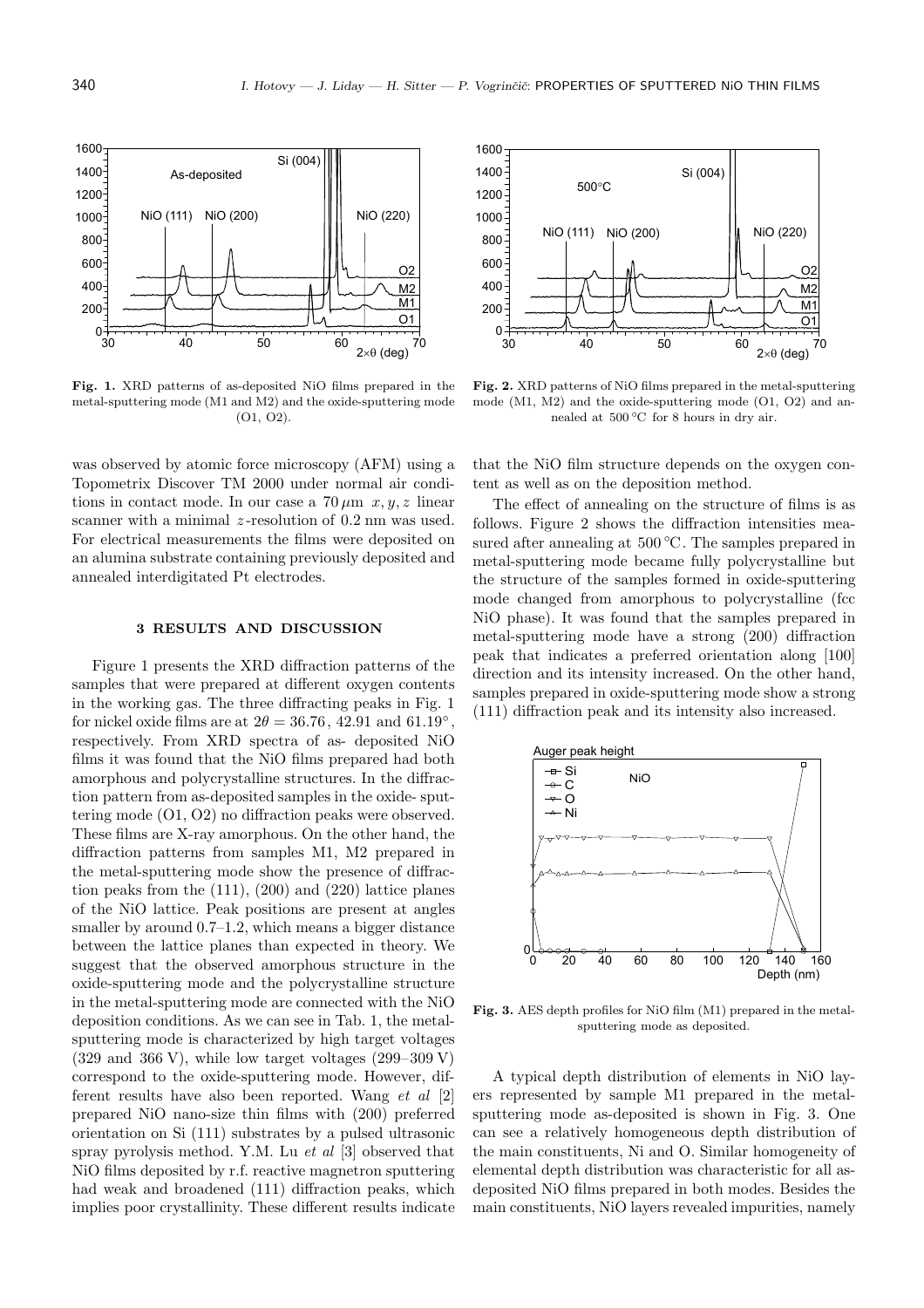500 nm and 0.90 nA -3.35 nA 250 nm  $0 \text{ nm}$ 0 nm 500 nm  $5.0 \mu m$  $2.5 \mu m$  $0.0 \mu m +$ <br>0.0  $\mu m$  $2.5 \text{ µm}$  5.0  $\text{µm}$ -1.89 nA 0.13 nA 250 nm

Fig. 4. AFM images showing the surface for sample M1 prepared in metal-sputtering mode and for sample O1 prepared in oxide-sputtering mode after annealing at 500 ◦C .

C, N, S and Cl at the surface and subsurface region and also C at layer/substrate interfaces. With exception of a relatively large carbon surface coverage, the content of impurities at the subsurface region and at the interface was rather small, less than  $0.2 \text{ at}\%$ .

Table 1. Sample preparation conditions

| Sample                     | M1  | <b>O1</b> | $\bf M2$ | $\Omega$                |
|----------------------------|-----|-----------|----------|-------------------------|
| Sputtering mode            |     |           |          | Metal Oxide Metal Oxide |
| Pumping speed $(l/s)$      | 275 | 275       | 136      | 136                     |
| Oxygen flow (sccm)         | 50  | 70        | 20       | 30                      |
| Oxygen content in          |     |           |          |                         |
| working gas $(\%)$         | 20  | 30        | 36       | 44                      |
| Average target voltage (V) | 329 | 299       | 366      | 301                     |

The AFM topography of the as-deposited NiO films prepared in both modes reveals that the film surface is rather smooth and compact. We found that the mean roughness  $R$  and the root mean square  $RMS$  of these samples, as deduced from AFM analysis, are similar,  $R = 0.15$  0.26 nm,  $RMS = 0.21 - 0.33$  nm. AFM observations (Fig. 4) show clear grains after annealing at a temperature of  $500 °C$ . The AFM results also show that, in the metal-sputtering mode, the grain size and surface roughness are higher than in the oxide-sputtering mode.

The conductance of the prepared films under study was about  $10^{-7}$ S at room temperature. The temperature variation of the conductance in air has been measured between 25 and 350  $°C$ . Figure 5 shows a representative temperature dependence of the conductance for NiO films prepared at different oxygen contents. It is seen that the film conductance increases by four orders of magnitude between 25 and 350  $°C$ . All NiO films investigated were p-type semiconductors in the temperature range between 25 and 300 ℃. The analysis of the electrical conductance showed a similar behaviour for all samples. The values of activation energy calculated from the slope of Arhenius curves are 0.45–0.81 eV and 0.35–0.40 eV in the 225– 300 °C and 25–100 °C temperature ranges, respectively.



Fig. 5. The conductance of different NiO films in air as a function of inverse temperature (between room temperature and 350 °C). The calculated values  $E_a$  according to the fit function  $\sigma \approx \exp(-E_a/kT)$  are given in the graph.

# 4 CONCLUSIONS

NiO films have been deposited on Si substrates by dc reactive magnetron sputtering using a metallic nickel target at different oxygen contents in the working gas mixture (from 20 to  $60\%$ ). Only the as-deposited films in the metal-sputtering mode are crystalline. Annealing in dry air also gives rise to crystalline phases in all samples. The resulting films prepared in the metal-sputtering mode have a higher surface roughness. All examined NiO films were semiconductors and their conductance increased by four orders of magnitude between 25 and 350  $°C$ .

### Acknowledgement

The work was supported by the Scientific Grant Agency of the Ministry of Education of the Slovak Republic and the Slovak Academy of Sciences, No.1/7614/20 and No.1/8180/01 and partially by Action A-S No.37s2.